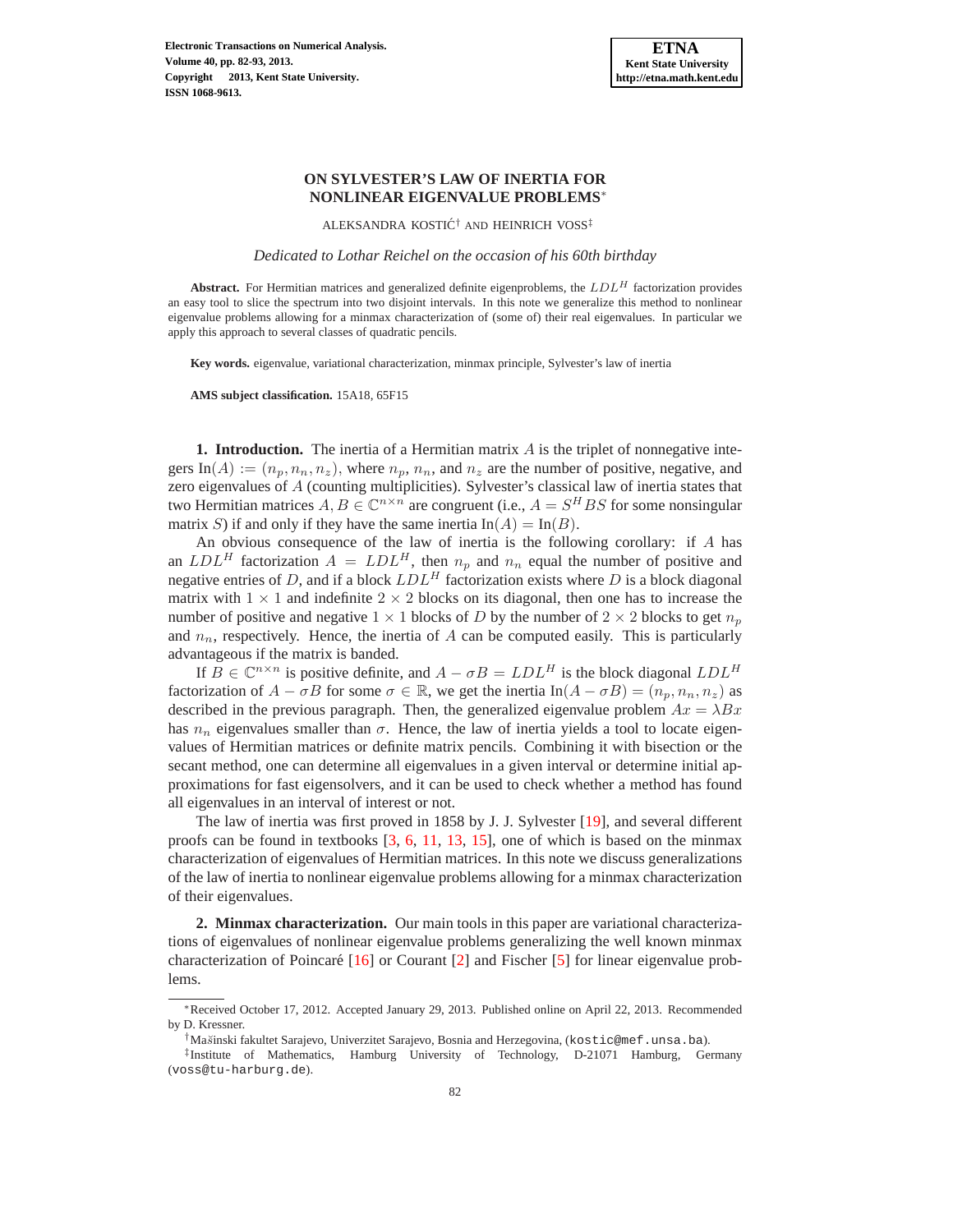We consider the nonlinear eigenvalue problem

$$
(2.1) \t\t T(\lambda)x = 0,
$$

where  $T(\lambda) \in \mathbb{C}^{n \times n}$ ,  $\lambda \in J$ , is a family of Hermitian matrices depending continuously on the parameter  $\lambda \in J$ , and J is a real open interval which may be unbounded.

To generalize the variational characterization of eigenvalues, we need a generalization of the Rayleigh quotient. To this end we assume that

 $(A_1)$  for every fixed  $x \in \mathbb{C}^n$ ,  $x \neq 0$ , the scalar real equation

$$
(2.2) \t\t f(\lambda; x) := x^H T(\lambda) x = 0
$$

has at most one solution  $\lambda =: p(x) \in J$ .

Then the equation  $f(\lambda; x) = 0$  implicitly defines a functional p on some subset  $\mathcal{D} \subset \mathbb{C}^n$ , which is called the Rayleigh functional of  $(2.1)$ , and which is exactly the Rayleigh quotient in case of a monic linear matrix function  $T(\lambda) = \lambda I - A$ .

Generalizing the definiteness requirement for linear pencils  $T(\lambda) = \lambda B - A$ , we further assume that

 $(A_2)$  for every  $x \in \mathcal{D}$  and every  $\lambda \in J$  with  $\lambda \neq p(x)$  it holds that

$$
(\lambda - p(x))f(\lambda; x) > 0.
$$

If p is defined on  $\mathcal{D} = \mathbb{C}^n \setminus \{0\}$ , then the problem  $T(\lambda)x = 0$  is called overdamped. This notion is motivated by the finite dimensional quadratic eigenvalue problem

$$
T(\lambda)x = \lambda^2 Mx + \lambda Cx + Kx = 0,
$$

where  $M$ ,  $C$ , and  $K$  are Hermitian and positive definite matrices. If  $C$  is large enough such that  $d(x) := (x^H C x)^2 - 4(x^H K x)(x^H M x) > 0$  for every  $x \neq 0$ , then  $T(\cdot)$  is overdamped. Generalizations of the minmax and maxmin characterizations of eigenvalues were proved by Duffin [\[4\]](#page-10-4) for the quadratic case and by Rogers [\[17\]](#page-11-5) for general overdamped problems.

For nonoverdamped eigenproblems, the natural ordering to call the smallest eigenvalue the first one, the second smallest the second one, etc., is not appropriate. This is obvious if we make a linear eigenvalue problem  $T(\lambda)x := (\lambda I - A)x = 0$  nonlinear by restricting it to an interval J which does not contain the smallest eigenvalue of A. Then the conditions  $(A_1)$ and  $(A_2)$  are satisfied, p is the restriction of the Rayleigh quotient  $R_A$  to

$$
\mathcal{D} := \{x \neq 0 \,:\, R_A(x) \in J\},\
$$

and inf<sub> $x \in \mathcal{D}$ </sub>  $p(x)$  will in general not be an eigenvalue.

If  $\lambda \in J$  is an eigenvalue of  $T(\cdot)$ , then  $\mu = 0$  is an eigenvalue of the linear problem  $T(\lambda)y = \mu y$ , and therefore there exists an  $\ell \in \mathbb{N}$  such that

$$
0 = \max_{V \in H_{\ell}} \min_{v \in V \setminus \{0\}} \frac{v^H T(\lambda) v}{\|v\|^2},
$$

where  $H_{\ell}$  denotes the set of all  $\ell$ -dimensional subspaces of  $\mathbb{C}^{n}$ . In this case,  $\lambda$  is called an  $\ell$ th eigenvalue of  $T(\cdot)$ .

With this enumeration the following minmax characterization for eigenvalues was proved in [\[20,](#page-11-6) [21\]](#page-11-7).

<span id="page-1-1"></span>THEOREM 2.1. Let *J* be an open interval in R, and let  $T(\lambda) \in \mathbb{C}^{n \times n}$ ,  $\lambda \in J$ , be a *family of Hermitian matrices depending continuously on the parameter*  $\lambda \in J$  *such that the conditions*  $(A_1)$  *and*  $(A_2)$  *are satisfied. Then the following statements hold.* 

<span id="page-1-2"></span>

<span id="page-1-0"></span>**ETNA Kent State University http://etna.math.kent.edu**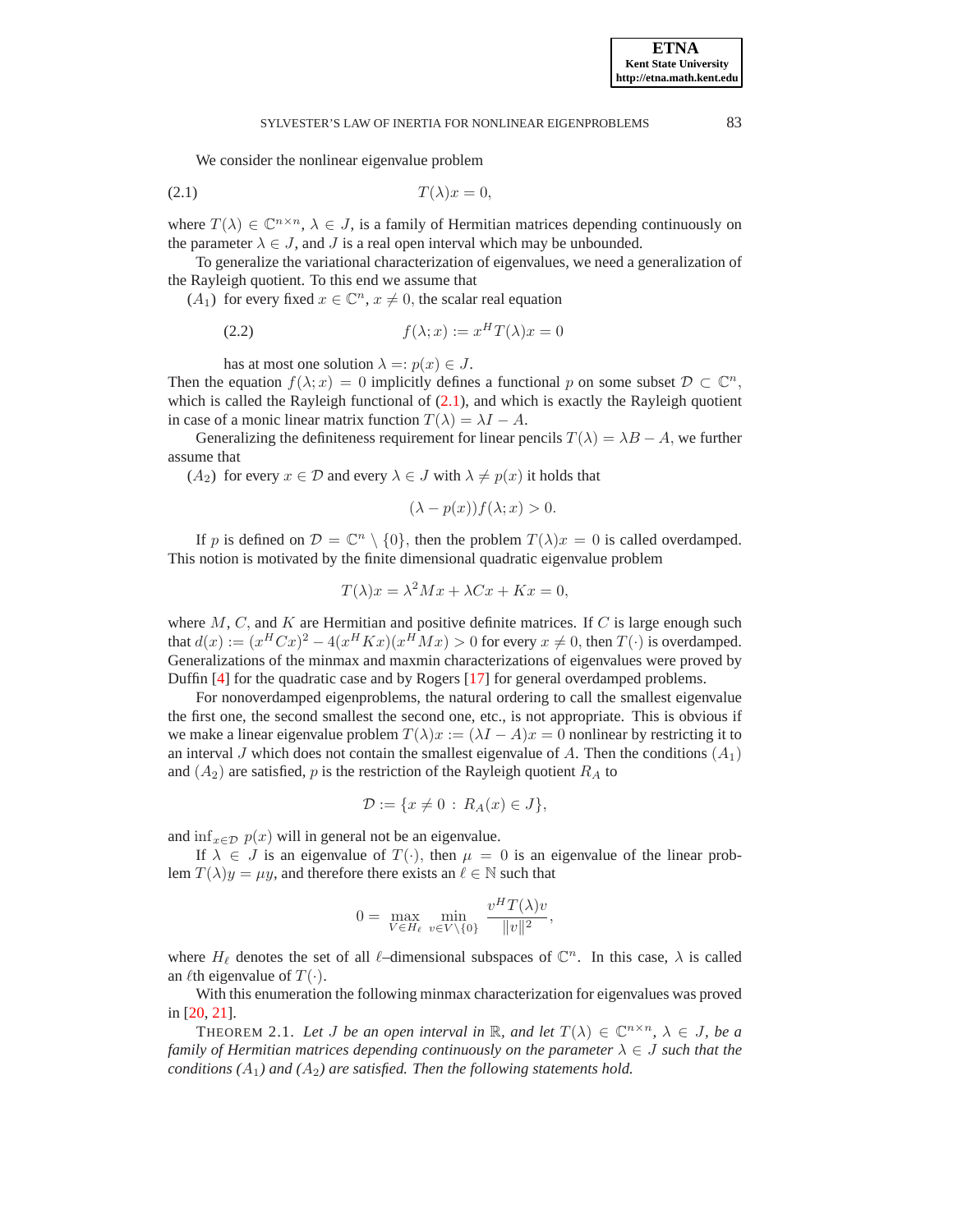*(i)* For every  $\ell \in \mathbb{N}$  there is at most one  $\ell$ th eigenvalue of  $T(\cdot)$  which can be character*ized by*

<span id="page-2-0"></span>(2.3) 
$$
\lambda_{\ell} = \min_{V \in H_{\ell}, V \cap \mathcal{D} \neq \emptyset} \sup_{v \in V \cap \mathcal{D}} p(v).
$$

*(ii) If*

$$
\lambda_\ell := \inf_{V \in H_\ell, \ V \cap \mathcal{D} \neq \emptyset} \sup_{v \in V \cap \mathcal{D}} p(v) \in J
$$

*for some*  $\ell \in \mathbb{N}$ , *then*  $\lambda_{\ell}$  *is the lth eigenvalue of*  $T(\cdot)$  *in J*, *and* [\(2.3\)](#page-2-0) *holds.* 

- *(iii)* If there exist the kth and the *k*th eigenvalue  $\lambda_k$  and  $\lambda_\ell$  in J ( $k < \ell$ ), then J contains *the jth eigenvalue*  $\lambda_j$  ( $k \leq j \leq \ell$ ) *as well with*  $\lambda_k \leq \lambda_j \leq \lambda_\ell$ .
- *(iv)* Let  $\lambda_1 = \inf_{x \in \mathcal{D}} p(x) \in J$  *and*  $\lambda_\ell \in J$ *. If the minimum in* [\(2.3\)](#page-2-0) *is attained for an*  $\ell$ -dimensional subspace V, then  $V \subset \mathcal{D} \cup \{0\}$ , and [\(2.3\)](#page-2-0) can be replaced by

$$
\lambda_{\ell} = \min_{V \in H_{\ell}, V \subset \mathcal{D} \cup \{0\}} \sup_{v \in V, v \neq 0} p(v).
$$

- *(v)*  $\lambda$  *is an lth eigenvalue if and only if*  $\mu = 0$  *is the lth largest eigenvalue of the linear eigenproblem*  $T(\lambda)x = \mu x$ .
- *(vi)* The minimum in [\(2.3\)](#page-2-0) is attained for the invariant subspace of  $T(\lambda_\ell)$  corresponding *to its* ℓ *largest eigenvalues.*

**3. Sylvester's law for nonlinear eigenvalue problems.** We first consider the overdamped case. Then  $T(\cdot)$  has exactly *n* eigenvalues  $\lambda_1 \leq \cdots \leq \lambda_n$  in J [\[17\]](#page-11-5).

<span id="page-2-1"></span>THEOREM 3.1. Assume that  $T : J \to \mathbb{C}^{n \times n}$  satisfies the conditions of the minmax *characterization in Theorem [2.1,](#page-1-1) and assume that the nonlinear eigenvalue problem* [\(2.1\)](#page-1-0) *is overdamped, i.e., for every*  $x \neq 0$  *Equation* [\(2.2\)](#page-1-2) *has a unique solution*  $p(x) \in J$ *.* 

*For*  $\sigma \in J$ , *let*  $(n_p, n_n, n_z)$  *be the inertia of*  $T(\sigma)$ *. Then the nonlinear eigenproblem*  $T(\lambda)x = 0$  *has n eigenvalues in J,*  $n_p$  *of which are less than σ,*  $n_n$  *exceed σ, and for*  $n_z > 0$ ,  $\sigma$  *is an eigenvalue of geometric multiplicity*  $n_z$ .

*Proof.* The invariant subspace W of  $T(\sigma)$  corresponding to its positive eigenvalues has dimension  $n_p$ , and it holds that  $f(\sigma; x) = x^H T(\sigma) x > 0$  for every  $x \in W$ ,  $x \neq 0$ . Hence  $p(x) < \sigma$  by  $(A_2)$ , and therefore the  $n_p$ th smallest eigenvalue of  $T(\cdot)$  satisfies

$$
\lambda_{n_p} = \min_{\dim V = n_p} \max_{x \in V, x \neq 0} p(x) \le \max_{x \in W, x \neq 0} p(x) < \sigma.
$$

On the other hand for every subspace V of  $\mathbb{C}^n$  of dimension  $n_p + n_z + 1$ , there exists a vector  $x \in V$  such that  $f(\sigma; x) < 0$ . Thus  $p(x) > \sigma$ , and it holds that

$$
\lambda_{n_p+n_z+1} = \min_{\dim V = n_p+n_z+1} \max_{x \in V, x \neq 0} p(x) > \sigma,
$$

which completes the proof.

Next we consider the case that an extreme eigenvalue, i.e., either  $\lambda_1 := \inf_{x \in \mathcal{D}} p(x)$ or  $\lambda_n := \sup_{x \in \mathcal{D}} p(x)$ , is contained in J.

О

<span id="page-2-2"></span>THEOREM 3.2. Assume that  $T: J \to \mathbb{C}^{n \times n}$  satisfies the conditions of the minmax *characterization, and let*  $(n_p, n_n, n_z)$  *be the inertia of*  $T(\sigma)$  *for some*  $\sigma \in J$ *.* 

- *(i)* If  $\lambda_1 := \inf_{x \in \mathcal{D}} p(x) \in J$ , then the nonlinear eigenproblem  $T(\lambda)x = 0$  has ex*actly*  $n_p$  *eigenvalues*  $\lambda_1 \leq \cdots \leq \lambda_{n_p}$  *in J* which are smaller than  $\sigma$ .
- *(ii)* If  $\sup_{x \in \mathcal{D}} p(x) \in J$ , then the nonlinear eigenproblem  $T(\lambda)x = 0$  has exactly  $n_n$ *eigenvalues*  $\lambda_{n-n_n+1} \leq \cdots \leq \lambda_n$  *in J exceeding*  $\sigma$ *.*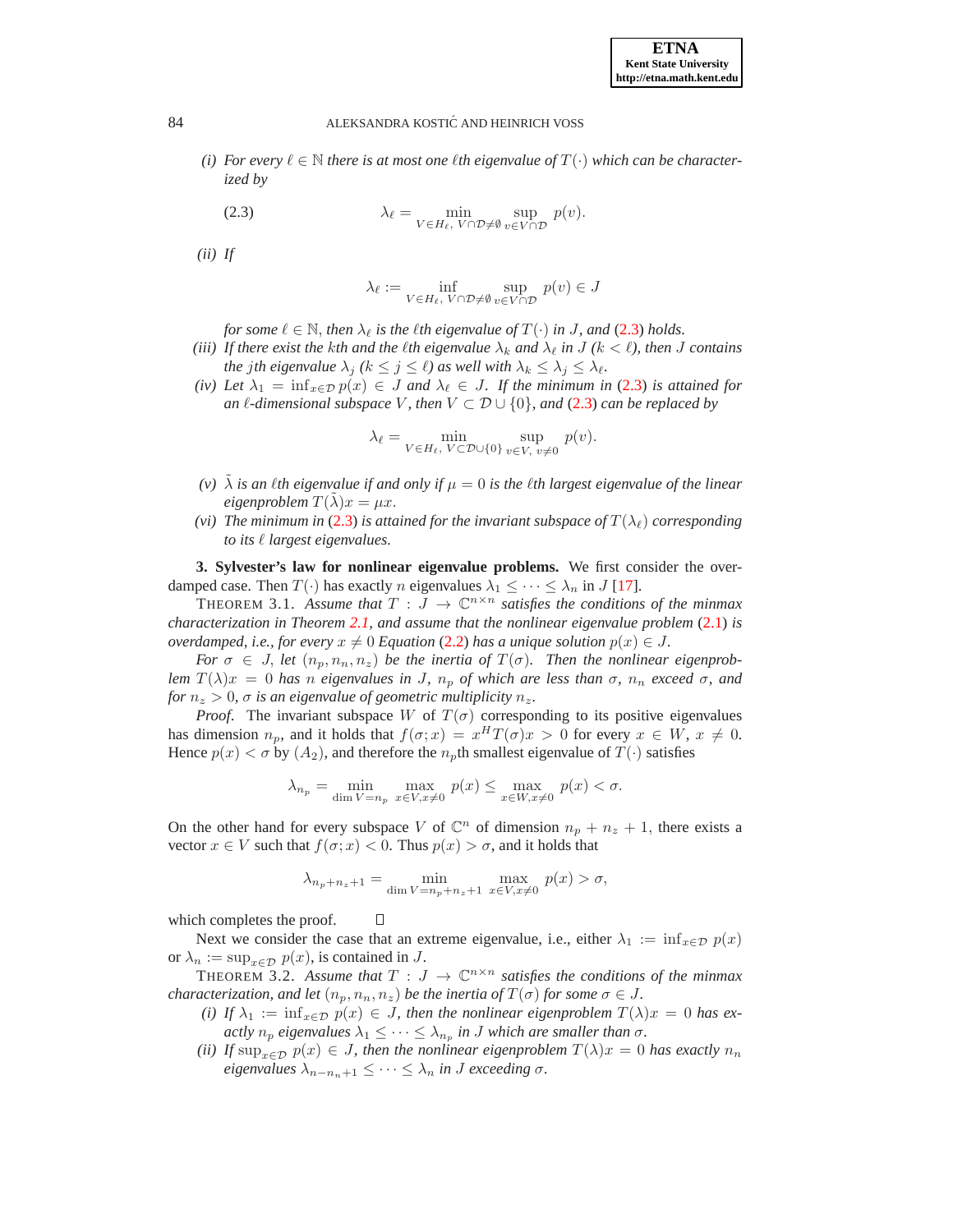*Proof.* (i): We first show that  $f(\lambda; x) < 0$  for every  $\lambda \in J$  with  $\lambda < \lambda_1$  and for every vector  $x \neq 0$ . Assume that  $f(\lambda; x) \geq 0$  for some  $\lambda < \lambda_1$  and  $x \neq 0$ , let  $\hat{x}$  be an eigenvector of [\(2.1\)](#page-1-0) corresponding to  $\lambda_1$ , and let  $w(t) := t\hat{x} + (1-t)x$ ,  $0 \le t \le 1$ . Then  $\phi(t) := f(\lambda; w(t))$  is continuous in  $[0, 1], \phi(0) = f(\lambda; x) \ge 0$ , and  $\phi(1) = f(\lambda; \hat{x}) < 0$ by  $(A_2)$ . Hence, there exists a value  $\hat{t} \in [0,1)$  such that  $f(\lambda; w(\hat{t})) = 0$ , i.e.,  $w(\hat{t}) \in \mathcal{D}$ and  $p(w(t)) = \lambda < \lambda_1$  contradicting  $\lambda_1 := \inf_{x \in \mathcal{D}} p(x)$ .

For  $n_p = 0$ , the matrix  $T(\sigma)$  is negative semidefinit, i.e.,  $x^H T(\sigma) x \leq 0$  for  $x \neq 0$ , and it follows from  $(A_2)$  that  $p(x) \geq \sigma$  holds true for every  $x \in \mathcal{D}$ . Hence, there is no eigenvalue less than  $\sigma$ .

For  $n_p > 0$ , let W denote the invariant subspace of  $T(\sigma)$  corresponding to its positive eigenvalues. Then  $f(\sigma; x) = x^H T(\sigma) x > 0$  for  $x \in W$ ,  $x \neq 0$ , and from  $f(\lambda; x) < 0$ for  $\lambda < \lambda_1$ , it follows that  $x \in \mathcal{D}$  and  $p(x) < \sigma$ . Hence,  $W \subset \mathcal{D} \cup \{0\}$  and as in the proof of Theorem [3.1](#page-2-1) we obtain

$$
\lambda_{n_p} = \min_{\dim V = n_p, V \cap \mathcal{D} \neq \emptyset} \max_{x \in V \cap \mathcal{D}} p(x) \le \max_{x \in W, x \neq 0} p(x) < \sigma,
$$

i.e.,  $T(\cdot)$  has at least  $n_p$  eigenvalues less than  $\sigma$ .

Assume that there exists an  $(n_p + 1)$ th eigenvalue  $\lambda_{n_p+1} < \sigma$  of  $T(\cdot)$ , and let W be the invariant subspace of  $T(\lambda_{n_p+1})$  corresponding to its nonnegative eigenvalues. Then this implies that dim  $W \ge n_p + 1$ ,  $W \setminus \{0\} \subset \mathcal{D}$ , and  $p(x) \le \lambda_{n_p+1} < \sigma$  for every  $x \in W$ with  $x \neq 0$ , contradicting the fact that for every subspace V with dim  $V = n_p + 1$  there exists a vector  $x \in V$  with  $x^H T(\sigma) x \leq 0$ , i.e., either  $x \notin \mathcal{D}$  or  $p(x) \geq \sigma$ .

(ii)  $S(\lambda) := -T(-\lambda)$  satisfies the conditions of Theorem [2.1](#page-1-1) in the interval  $-J$ , and  $-J$ contains the smallest eigenvalue  $-\lambda_n$  of S. П

For the general case the law of inertia has the following form:

THEOREM 3.3. Let  $T : J \to \mathbb{C}^{n \times n}$  satisfy the conditions of the minmax characteriza*tion, and let*  $\sigma, \tau \in J$ ,  $\sigma < \tau$ *.* 

Let  $(n_{p_\sigma}, n_{n_\sigma}, n_{z_\sigma})$  and  $(n_{p_\tau}, n_{n_\tau}, n_{z_\tau})$  be the inertias of  $T(\sigma)$  and  $T(\tau)$ , respectively. *Then the inequality*  $n_{p_{\sigma}} \leq n_{p_{\tau}}$  *holds, and the eigenvalue problem* [\(2.1\)](#page-1-0) *has exactly*  $n_{p_{\tau}} - n_{p_{\sigma}}$  $eigenvalues \lambda_{n_{p_{\sigma}}+1} \leq \cdots \leq \lambda_{n_{p_{\tau}}} \text{ in } (\sigma, \tau).$ 

*Proof.* Let W be the invariant subspace of  $T(\sigma)$  corresponding to its positive eigenvalues. Then by the positive definiteness,  $x^H T(\sigma) x > 0$ , for every  $x \in W$ ,  $x \neq 0$ , it follows from  $(A_2)$  that  $x^H T(\tau) x > 0$  holds as well, hence,  $n_{p_{\sigma}} \leq n_{p_{\tau}}$ .

Let V be a subspace of  $\mathbb{C}^n$  with  $V \cap \mathcal{D} \neq \emptyset$  and  $\dim V = n_{p_\sigma} + 1$ . We first show that there exits a  $x \in V \cap D$  with  $p(x) > \sigma$ , from which we then obtain

<span id="page-3-0"></span>
$$
\lambda_{n_{p_{\sigma}}+1} := \inf_{\dim V = n_{p_{\sigma}}+1, V \cap \mathcal{D} \neq \emptyset} \sup_{x \in V \cap \mathcal{D}} p(x) > \sigma.
$$

From the hypothesis dim  $V > n_{p_{\sigma}}$ , it follow that there exists a vector  $x \in V$ ,  $x \neq 0$ such that  $x^H T(\sigma) x < 0$ . If  $x \in \mathcal{D}$ , then it follows from  $(A_2)$  that we are done. Otherwise, we choose  $y \in V \cap \mathcal{D}$  and  $\omega > \min(p(y), \sigma)$ . Then  $x^H T(\omega) x < 0 < y^H T(\omega) y$ , and with  $w(t) := tx + (1-t)y$  it follows in the same way as in the proof of Theorem [3.2](#page-2-2) that there exist a value  $\hat{t} \in [0, 1]$  such that  $w(\hat{t}) \in V \cap \mathcal{D}$  and  $p(w(\hat{t})) = \omega > \sigma$ .

If U denotes the invariant subspace of  $T(\tau)$  corresponding to its positive eigenvalues, then  $x^H T(\tau) x > 0$  holds for every  $x \in U, x \neq 0$ .

If  $U \cap \mathcal{D} = \emptyset$ , then  $x^H T(\lambda) x > 0$  holds for every  $\lambda \in J$  and  $x \in U$ ,  $x \neq 0$  and in particular for  $\lambda = \sigma$ . Hence,  $U \subset W$  and from  $\sigma < \tau$  the equality  $n_{p_{\sigma}} = n_{p_{\tau}}$  follows. In this case,  $T(\cdot)$  has no eigenvalue in  $(\sigma, \tau)$  because otherwise a corresponding eigenvector x would satisfy  $x^H T(\sigma) x < 0 < x^H T(\tau) x$ , i.e.,  $x \notin W$  and  $x \in U$  contradicting  $U \subset W$ .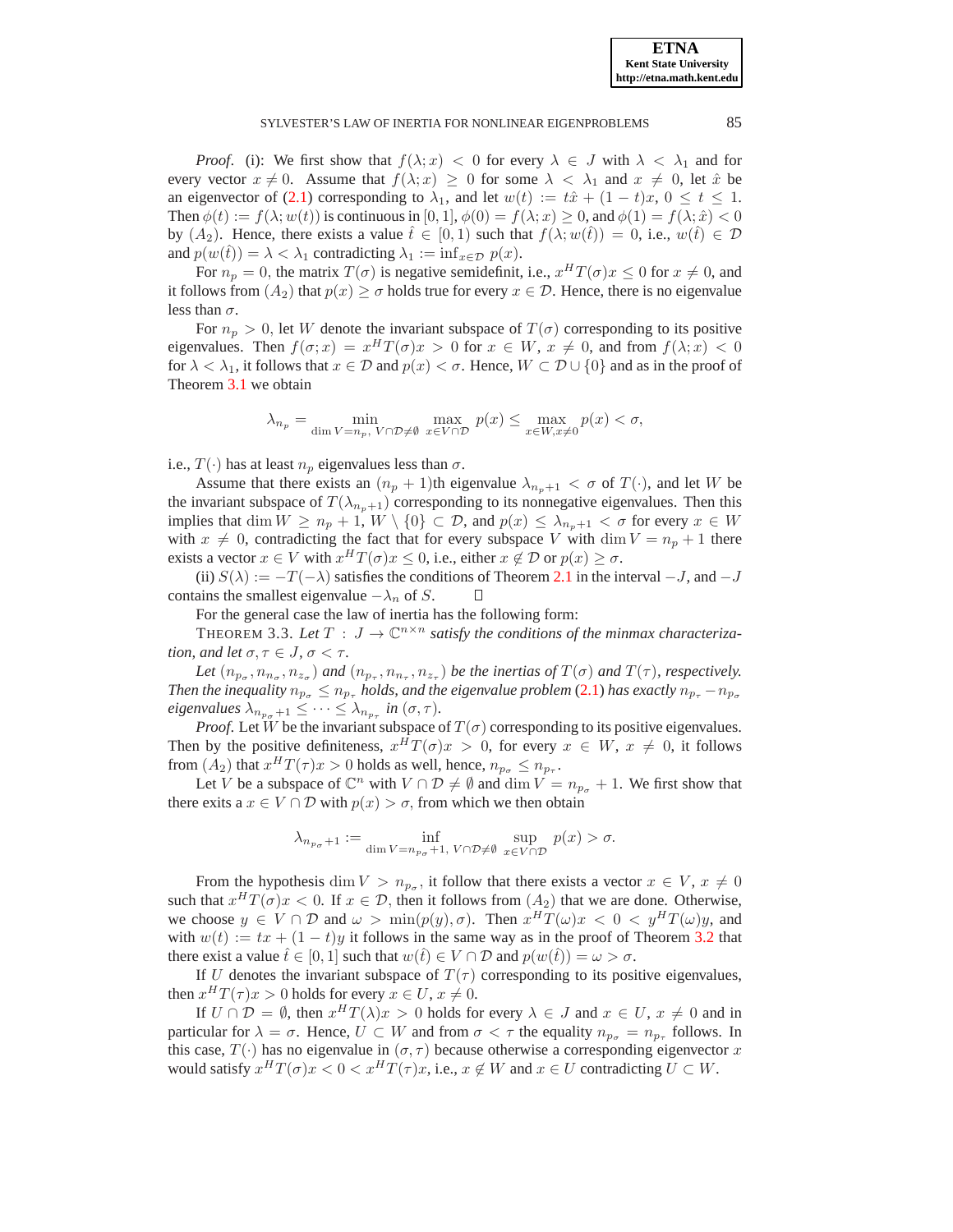If  $U \cap \mathcal{D} \neq \emptyset$ , then  $p(x) < \tau$  holds for every  $x \in U \cap \mathcal{D}$  and therefore

$$
\lambda_{n_{p_{\tau}}} = \inf_{\dim V = n_{p_{\tau}}, \ V \cap \mathcal{D} \neq \emptyset} \ \sup_{x \in V \cap \mathcal{D}} \ p(x) \leq \sup_{x \in U \cap \mathcal{D}} \ p(x) < \tau.
$$

Hence,  $\lambda_{n_{p_{\sigma}}+1}$  and  $\lambda_{n_{p_{\tau}}}$  are both contained in  $(\sigma, \tau)$  and so are the eigenvalues  $\lambda_j$ for  $j = n_{p_{\sigma}} + 1, ..., n_{p_{\tau}}$ .

REMARK 3.4. Without using the minmax characterization of eigenvalues, Neumaier [\[13\]](#page-11-2) proved Theorem [3.3](#page-3-0) for matrices  $T: J \to \mathbb{C}^{n \times n}$  which are Hermitian and (elementwise) differentiable in J with positive definite derivative  $T'(\lambda)$ ,  $\lambda \in J$ . Obviously, such  $T(\cdot)$ satisfy the conditions of the minmax characterization.

EXAMPLE 3.5. Consider the rational eigenvalue problem

$$
T(\lambda) := -K + \lambda M + \sum_{j=1}^{p} \frac{\lambda}{\sigma_j - \lambda} C_j C_j^T,
$$

where  $K, M \in \mathbb{R}^{n \times n}$  are symmetric and positive definite, the matrix  $C_j \in \mathbb{R}^{n \times k_j}$  has rank  $k_j$ , and  $0 < \sigma_1 < \cdots < \sigma_p$ . This problem models the free vibrations of certain fluid– solid structures; cf. [\[1\]](#page-10-5).

In each interval  $J_{\ell} := (\sigma_{\ell}, \sigma_{\ell+1}), \ell = 0, \ldots, p, \sigma_0 = 0, \sigma_{p+1} = \infty$ , the function  $f_{\ell}(\lambda, x) := x^H T(\lambda) x$  is strictly monotonically increasing, and therefore all eigenvalues in  $J_{\ell}$  are minmax values of the Rayleigh functional  $p_{\ell}$ .

For the first interval  $J_0$ , Theorem [3.2](#page-2-2) applies. Hence, if  $\tau \in J_0$  and  $(n_p, n_n, n_z)$  is the inertia of  $T(\tau)$ , then there are exactly  $n_p$  eigenvalues in  $J_0$  which are less than  $\tau$ . Moreover, if  $\tau_1 < \tau_2$  are contained in one interval  $J_j$ , then the number of eigenvalues in the interval  $(\tau_1, \tau_2)$  can be obtained from the inertias of  $T(\tau_1)$  and  $T(\tau_2)$  according to Theorem [3.3.](#page-3-0)

**4. Quadratic eigenvalue problems.** We consider quadratic matrix pencils

$$
(4.1) \tQ(\lambda) := \lambda^2 A + \lambda B + C,
$$

with Hermitian matrices  $A, B, C \in \mathbb{C}^{n \times n}$  under several conditions that guarantee that (some of) the real eigenvalues allow for a variational characterization and hence for slicing of the spectrum using the inertia.

**4.1.**  $C < 0$  and  $A \ge 0$ . Let C be negative definite and A positive semidefinite. Multiplying  $Q(\lambda)x = 0$  by  $\lambda^{-1}$ , one gets the equivalent nonlinear eigenvalue problem

<span id="page-4-0"></span>
$$
\tilde{Q}(\lambda)x := \lambda Ax + Bx + \lambda^{-1}Cx = 0.
$$

Differentiating  $f(\lambda; x) := x^H \tilde{Q}(\lambda) x$  with respect to  $\lambda$  yields

$$
\frac{\partial}{\partial \lambda} f(\lambda; x) = x^H A x - \lambda^{-2} x^H C x > 0 \quad \text{for every } x \neq 0 \text{ and every } \lambda \neq 0.
$$

Hence,  $Q$  satisfies the conditions of the minmax characterization for both intervals  $J_ - := (-\infty, 0)$  and  $J_ + := (0, \infty)$ .

For the corresponding Rayleigh functional  $p_{\pm}$  with domain  $\mathcal{D}_{\pm}$ , it holds that  $\lambda_1^+ = \inf_{x \in \mathcal{D}_+} p_+(x) \in J_+$  and  $\lambda_n^- = \sup_{x \in \mathcal{D}_-} p_-(x) \in J_-,$  and therefore the following statement follows from Theorem [3.2.](#page-2-2)

<span id="page-4-1"></span>THEOREM 4.1. *Let* C *be negative definite and* A *positive semidefinite.*

*(i)* For  $\sigma > 0$  *let*  $\text{In}(Q(\sigma)) = (n_p, n_n, n_z)$  *be the inertia of*  $Q(\sigma)$ *. Then the quadratic pencil* [\(4.1\)](#page-4-0) *has*  $n_p$  *positive eigenvalues less than*  $\sigma$ *.*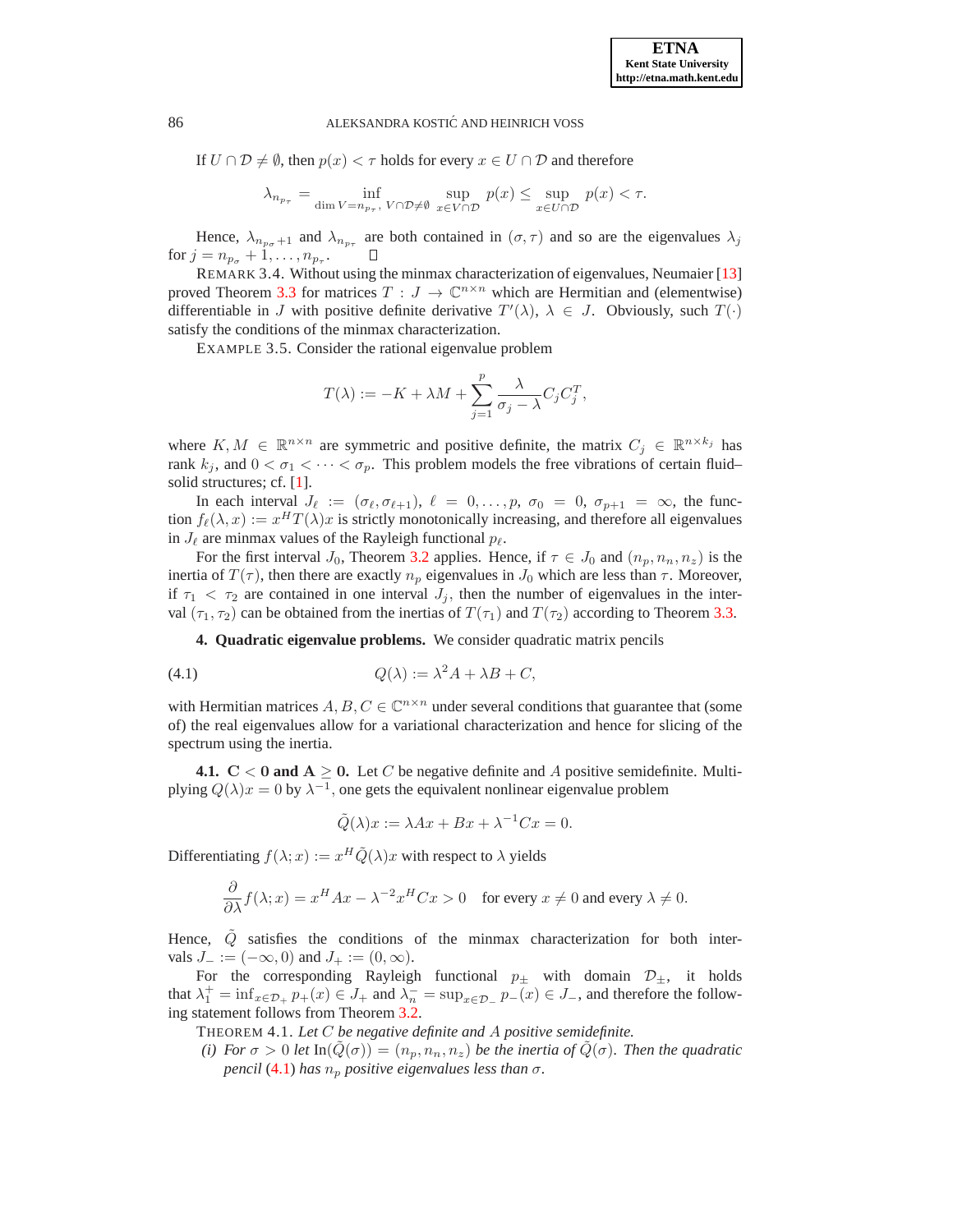*(ii)* For  $\sigma < 0$  let  $\text{In}(Q(\sigma)) = (n_p, n_n, n_z)$  be the inertia of  $Q(\sigma)$ . Then [\(4.1\)](#page-4-0) has  $n_n$ *negative eigenvalues exceeding* σ*.*

If A is positive definite, then Q is overdamped with respect to  $J_+$  and  $J_-$ , and therefore there exist exactly *n* positive and *n* negative eigenvalues. If  $A \neq 0$  is positive semidefinite and  $r = \text{rank}(A)$ , then  $\infty$  is an infinite eigenvalue of multiplicity  $n-r$ , and there are only  $n+r$ finite eigenvalues.

If  $B$  is positive definite, then the Rayleigh functional

$$
p_{+}(x) = -2 \frac{x^{H}Cx}{x^{H}Bx + \sqrt{(x^{H}Bx)^{2} - 4(x^{H}Ax)(x^{H}Cx)}}
$$

is defined on  $\mathbb{C}^n \setminus \{0\}$ . Hence,  $(\tilde{Q}, J_+)$  is overdamped, and there exist n positive and r negative eigenvalues. Theorem [4.1](#page-4-1) can be strengthened according to the following result.

THEOREM 4.2. *Assume that* A *is positive semidefinite,* B *is positive definite, and* C *is negative definite.*

- *(i)* For  $\sigma > 0$  *let*  $\text{In}(\tilde{Q}(\sigma)) = (n_p, n_n, n_z)$  *be the inertia of*  $Q(\sigma)$ *. Then the quadratic pencil* [\(4.1\)](#page-4-0) *has*  $n_p$  *positive eigenvalues less than*  $\sigma$ *,*  $n_n$  *eigenvalues exceeding*  $\sigma$ *, and if*  $n_z \neq 0$ , *then*  $\sigma$  *is an eigenvalue of*  $Q(\cdot)$  *with multiplicity*  $n_z$ .
- *(ii)* For  $\sigma < 0$  let  $\text{In}(\tilde{Q}(\sigma)) = (n_p, n_n, n_z)$  be the inertia of  $\tilde{Q}(\sigma)$ . Then [\(4.1\)](#page-4-0) has  $n_n$ *negative eigenvalues exceeding*  $\sigma$ *,*  $n_p-r$  *finite eigenvalues less than*  $\sigma$ *, and if*  $n_z \neq 0$ *, then*  $\sigma$  *is an eigenvalue of*  $Q(\cdot)$  *with multiplicity*  $n_z$ *.*

**4.2. Hyperbolic problems.** The quadratic pencil  $Q(\cdot)$  defined by the Hermitian matrices  $A, B, C \in \mathbb{C}^{n \times n}$  is called hyperbolic if A is positive definite and for every  $x \in \mathbb{C}^n$ ,  $x \neq 0$ , the quadratic polynomial

<span id="page-5-0"></span>
$$
f(\lambda; x) := \lambda^2 x^H A x + \lambda x^H B x + x^H C x = 0
$$

has two distinct real roots

(4.2) 
$$
p_{\pm}(x) = -\frac{x^{H}Bx}{2x^{H}Ax} \pm \sqrt{\left(\frac{x^{H}Bx}{2x^{H}Ax}\right)^{2} - \frac{x^{H}Cx}{x^{H}Ax}}.
$$

A hyperbolic quadratic matrix polynomial  $Q(\cdot)$  has the following properties (cf. [\[12\]](#page-11-8)): the ranges  $\tilde{J}_\pm := p_\pm(\mathbb{C}^n \setminus \{0\})$  are disjoint real closed intervals with  $\max \tilde{J}_- < \min \tilde{J}_+$ , moreover  $Q(\lambda)$  is positive definite for  $\lambda < \min J_-\,$  and  $\lambda > \max J_+$ , and it is negative definite for  $\lambda \in (\max J_-, \min J_+).$ 

Let  $J_+$  be an open interval with  $\tilde{J}_+ \subset J_+$  and  $\tilde{J}_- \cap J_+ = \emptyset$ , and let  $J_-$  be an open interval with  $\tilde{J}_- \subset J_-$  and  $\tilde{J}_+ \cap J_- = \emptyset$ . Then  $(Q, J_+)$  and  $(-Q, J_-)$  satisfy the conditions of the variational characterization of eigenvalues and they are both overdamped. Hence, there exist 2n eigenvalues

$$
\lambda_1 \leq \cdots \leq \lambda_n < \lambda_{n+1} \leq \cdots \leq \lambda_{2n}
$$

and

$$
\lambda_j = \min_{\dim V = j} \max_{x \in V, x \neq 0} p_-(x) \quad \text{and} \quad \lambda_{n+j} = \min_{\dim V = j} \max_{x \in V, x \neq 0} p_+(x), \quad j = 1, \dots, n.
$$

If  $\text{In}(Q(\sigma)) = (n_p, n_n, n_z)$  is the inertia of  $Q(\sigma)$  and  $n_n = n$ , then  $Q(\sigma)$  is negative definite and there are n eigenvalues smaller than  $\sigma$  and  $n$  eigenvalues exceeding  $\sigma$ . If  $n_p = n$  holds, then  $Q(\sigma)$  is positive definite,  $f(\sigma; x) > 0$  is valid for every  $x \neq 0$ , and if  $\frac{\partial}{\partial \lambda} f(\sigma; x) < 0$  holds, then it follows that  $\sigma < \lambda_1$ , and  $\sigma > \lambda_{2n}$  otherwise.

**ETNA Kent State University http://etna.math.kent.edu**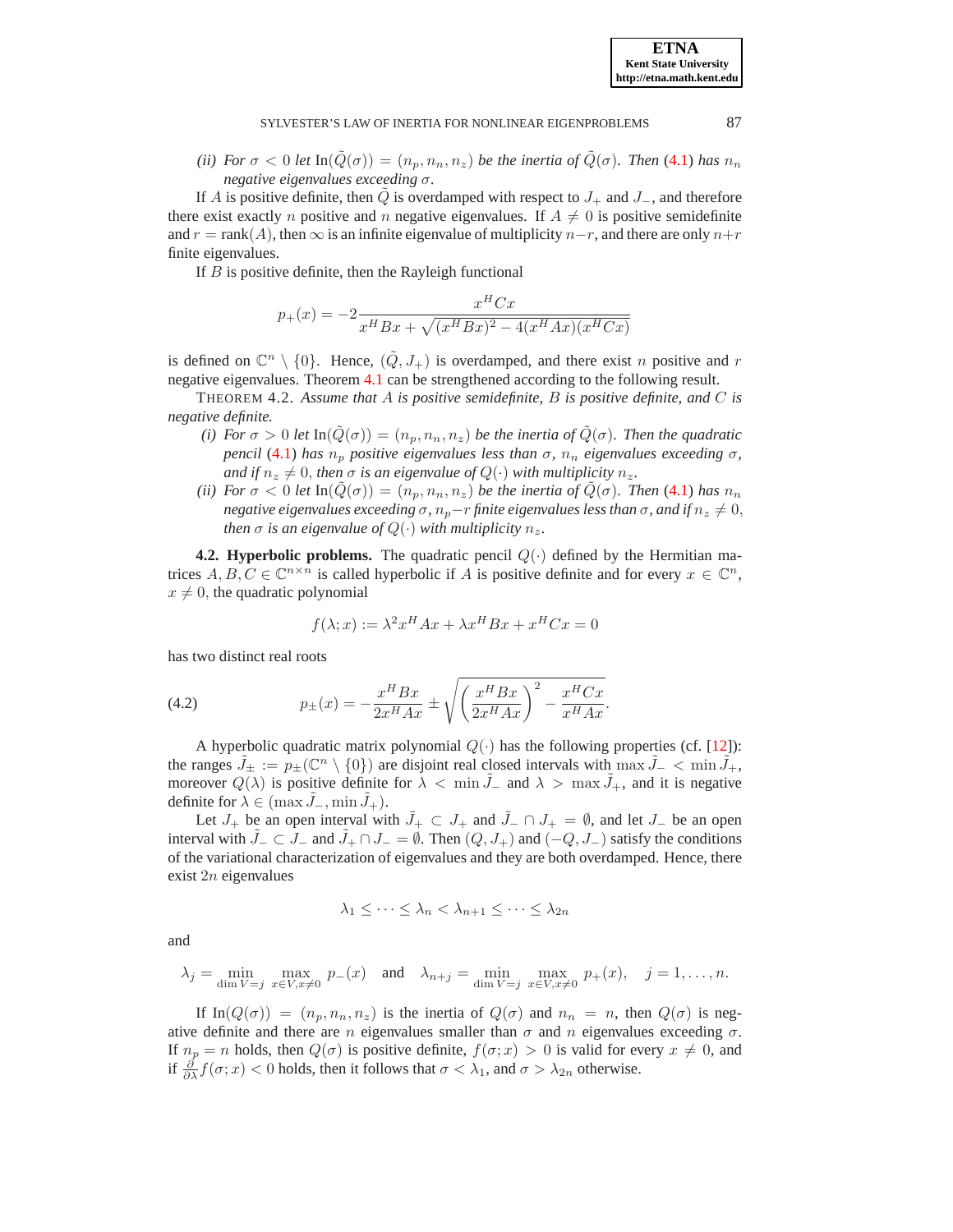If  $n_p \neq n$  and  $n_n \neq n$ , then  $\sigma \in J_- \cup J_+$  and Theorem [3.1](#page-2-1) applies. We only have to find out which of these intervals  $\sigma$  is located in. To this end we determine  $x \neq 0$  such that  $f(\sigma; x) := x^H Q(\sigma) x > 0$  (this can be done by a few steps of the Lanczos method which is known to converge first to extreme eigenvalues). If  $\frac{\partial}{\partial \lambda} f(\sigma; x) = 2\sigma x^H A x + x^H B x < 0$ , then it follows that  $p_-(x) > \sigma$ , and therefore  $\sigma < \lambda_n = \max_{x \neq 0} p_-(x)$ . Similarly, the inequalites  $f(\sigma; x) > 0$  and  $2\sigma x^H A x + x^H B x > 0$  imply  $\sigma > \lambda_{n+1} = \min_{x \neq 0} p_+(x)$ . Hence we obtain the following slicing of the spectrum of  $Q(\cdot)$ .

THEOREM 4.3. *Let*

$$
Q(\lambda) := \lambda^2 A + \lambda B + C
$$

*be hyperbolic, and let*  $(n_p, n_n, n_z)$  *be the inertia of*  $Q(\sigma)$  *for*  $\sigma \in \mathbb{R}$ *.* 

- *(i)* If  $n_n = n$  then there are n eigenvalues smaller than  $\sigma$  and n eigenvalues greater *than*  $\sigma$ *.*
- *(ii)* Let  $n_p = n$ . *If*  $2\sigma x^H Ax + x^H Bx < 0$  for an arbitrary  $x \neq 0$ , then there are  $2n$  eigenvalues *exceeding* σ*.*

*If*  $2\sigma x^{H}Ax + x^{H}Bx > 0$  for an arbitrary  $x \neq 0$ , then all  $2n$  eigenvalues are less *than*  $\sigma$ *.* 

- *(iii)* For  $n_p = 0$  *and*  $n_z > 0$  *let*  $x \neq 0$  *be an element of the null space of*  $Q(\sigma)$ *. If*  $2\sigma x^{H}Ax + x^{H}Bx < 0$ , then  $Q(\lambda)x = 0$  has  $n - n_{z}$  eigenvalues in  $(-\infty, \sigma)$ , n *eigenvalues in*  $(\sigma, \infty)$  *and*  $\sigma = \lambda_n$  *with multiplicity*  $n_z$ *. If*  $2\sigma x^H A x + x^H B x > 0$ , then  $Q(·)$  has n eigenvalues in  $(-\infty, \sigma)$ ,  $n - n_z$  eigen*values in*  $(\sigma, \infty)$ *, and*  $\sigma = \lambda_{n+1}$  *with multiplicity*  $n_z$ *.*
- *(iv)* For  $n_p > 0$  *and*  $n_z = 0$  *let*  $x \neq 0$  *be such that*  $f(\sigma; x) > 0$ *.* If  $2\sigma x^{H}Ax + x^{H}Bx < 0,$  then  $Q(\cdot)$  has  $n - n_{p}$  eigenvalues in  $(-\infty,\sigma)$  and  $n + n_{p}$ *eigenvalues in*  $(\sigma, \infty)$ *. If*  $2\sigma x^{H}Ax + x^{H}Bx > 0$ , then  $Q(\cdot)$  has  $n + n_{p}$  eigenvalues in  $(-\infty, \sigma)$  and  $n - n_{p}$ *eigenvalues in*  $(\sigma, \infty)$ *.*
- *(v) For*  $n_p > 0$  *and*  $n_z > 0$  *let*  $x \neq 0$  *be such that*  $f(\sigma; x) > 0$ *. If*  $2\sigma x^H Ax + x^H Bx < 0$ , then  $Q(·)$  has  $n - n_p - n_z$  eigenvalues in  $(-\infty, \sigma)$ *and*  $n + n_p$  *eigenvalues in*  $(\sigma, \infty)$ *. If*  $2\sigma x^H Ax + x^H Bx > 0$ , then  $Q(·)$  has  $n + n_p$  eigenvalues in  $(-\infty, \sigma)$  and  $n - n_p - n_z$  *eigenvalues in*  $(\sigma, \infty)$ .

*In either case*  $\sigma$  *is an eigenvalue with multiplicity*  $n_z$ *.* 

REMARK 4.4. These results on quadratic hyperbolic pencils can be generalized to a hyperbolic matrix polynomial of higher degree

$$
P(\lambda) = \sum_{j=0}^{k} \lambda^{j} A_{j}, \quad A_{j} = A_{j}^{H}, \ j = 0, \dots, k, \quad A_{k} > 0,
$$

which is hyperbolic if  $A_k$  is positive definite and for every  $x \neq 0$  the corresponding polynomial  $f(\lambda; x) := x^H P(\lambda) x$  has k real and distinct roots.

In this case there exist k disjoint open intervals  $J_i \subset \mathbb{R}$ ,  $j = 1, \ldots, k$  such that  $P(\cdot)$  has exactly *n* eigenvalues in each  $J_i$ , and these eigenvalues allow for a minmax characterization; cf. [\[12,](#page-11-8) [14\]](#page-11-9). To fix the numeration let sup  $J_{j+1} < \inf J_j$  for  $j = 1, \ldots, k - 1$ .

For  $\sigma \in \mathbb{R}$ , let  $(n_p, n_n, n_z)$  be the inertia of  $P(\sigma)$ , and let  $x \in \mathbb{C}^n$  be a vector such that  $x^H P(\sigma) x > 0$ . If  $f(\cdot; x)$  has exactly j roots which exceed  $\sigma$ , then it holds that

$$
\sigma \in J_{j+1}
$$
 or  $\sigma \in [\sup J_{j+1}, \inf J_j]$  or  $\sigma \in J_j$ .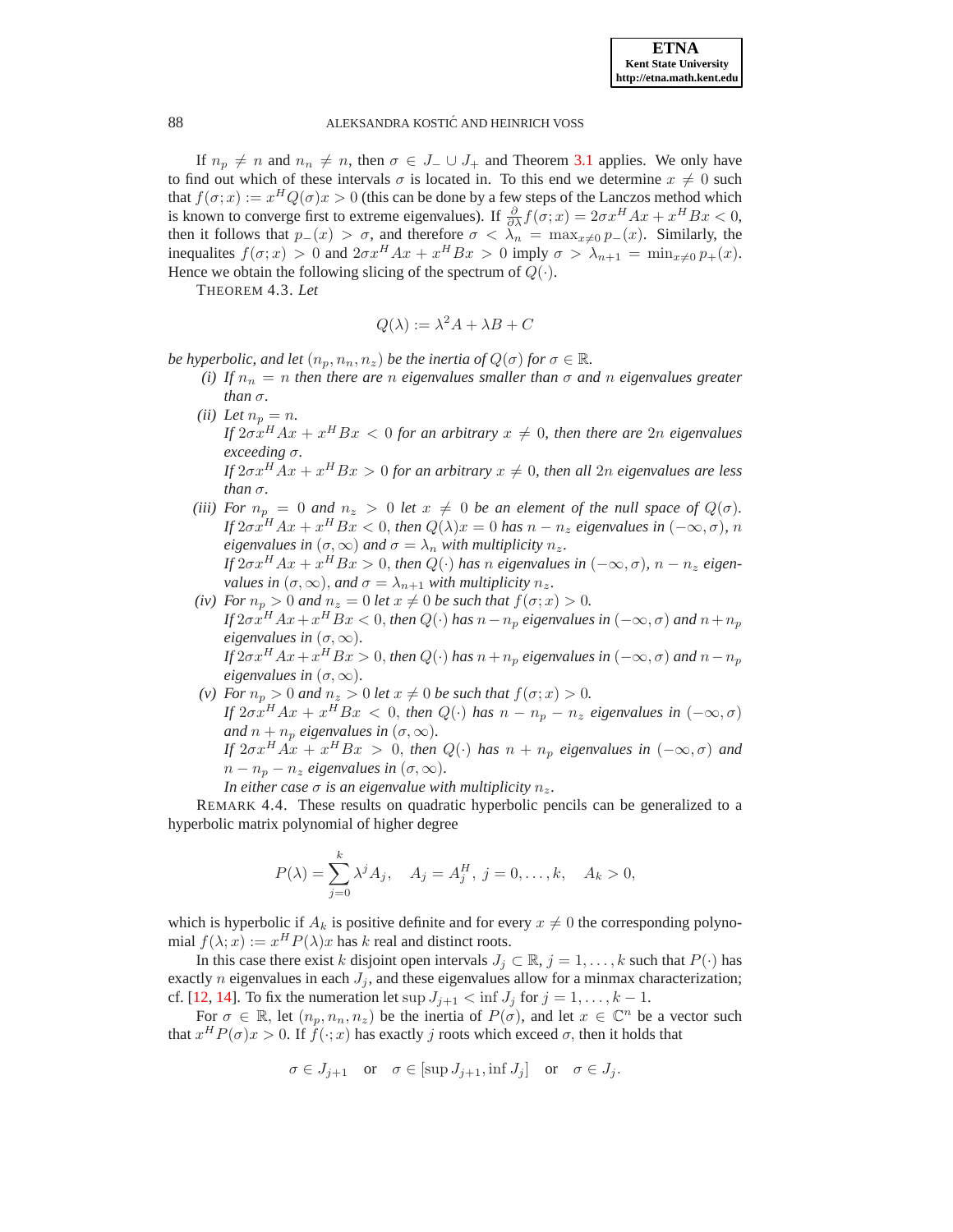Which one of these situations occur can be deduced from the inertia ( $n_n = n$  or  $n_p = n$ ) and the derivative  $\frac{\partial}{\partial \lambda} f(\sigma; x)$  as for the quadratic case.

**4.3. Definite quadratic pencils.** In a recent paper, Higham, Mackey, and Tisseur [\[10\]](#page-11-10) generalized the concept of hyperbolic quadratic polynomials waiving the positive definiteness of the leading matrix A.

A quadratic pencil  $(4.1)$  is definite if A, B, and C are Hermitian, there exists a real value  $\mu \in \mathbb{R} \cup \{\infty\}$  such that  $Q(\mu)$  is positive definite, and for every  $x \in \mathbb{C}^n$ ,  $x \neq 0$  the scalar quadratic polynomial

$$
f(\lambda; x) := \lambda^2 x^H A x + \lambda x^H B x + x^H C x = 0
$$

has two distinct roots in  $\mathbb{R} \cup \{\infty\}.$ 

The following theorem was proved in [\[10\]](#page-11-10).

**THEOREM 4.5.** *The Hermitian matrix polynomial*  $Q(\lambda)$  *is definite if and only if any two (and hence all) of the following properties hold:*

•  $d(x) := (x^H B x)^2 - 4(x^H A x)(x^H C x) > 0$  for every  $x \in \mathbb{C}^n \setminus \{0\},$ 

- $Q(\eta) > 0$  for some  $\eta \in \mathbb{R} \cup \{\infty\},\$
- $Q(\xi) < 0$  for some  $\xi \in \mathbb{R} \cup \{\infty\}$ .

For  $\xi < \eta$  (otherwise consider  $Q(-\lambda)$ ) it was shown in [\[14\]](#page-11-9) that there are *n* eigenvalues in  $(\xi, \eta)$  which are minmax values of a Rayleigh functional, and the remaining n eigenvalues in  $[-\infty, \xi]$  and  $(\eta, \infty]$  are maxmin and minmax values of a second Rayleigh functional. Hence, if  $\xi$  and  $\eta$  are known, then the slicing of the spectrum using the  $LDL^H$  factorization follows similarly to the hyperbolic case. However, given  $\sigma$  and the  $LDL<sup>H</sup>$  factorization of  $Q(\sigma)$ , we are not aware of an easy way to decide in which of the intervals  $[-\infty, \xi)$ ,  $(\xi, \eta)$ , or  $(\eta,\infty]$  the parameter  $\sigma$  is located. The articles [\[7,](#page-10-6) [8,](#page-11-11) [14\]](#page-11-9) contain methods to detect whether a quadratic pencil is definite and to compute the parameters  $\xi$  and  $\eta$ , however they are much more costly than computing an  $LDL<sup>H</sup>$  factorization of a matrix. For the Examples [4.6](#page-7-0) and [4.8](#page-8-0) at least one of these parameters are known and the slicing can be given explicitly.

<span id="page-7-0"></span>EXAMPLE 4.6. Duffin [\[4\]](#page-10-4) called a quadratic eigenproblem [\(4.1\)](#page-4-0) an overdamped network, if  $A, B$ , and  $C$  are positive semidefinite and the so called overdamping condition

$$
d(x) = (x^H B x)^2 - 4(x^H A x)(x^H C x) > 0 \quad \text{for every } x \neq 0
$$

is satisfied.

So, actually B has to be positive definite, and therefore  $Q(\mu)$  is positive definite for every  $\mu > 0$ , and  $Q(\cdot)$  is definite.

If r denotes the rank of A, then [\(4.1\)](#page-4-0) has  $n + r$  finite real eigenvalues, the largest n ones of which (called primary eigenvalues by Duffin) are minmax values of

$$
p_{+}(x) := -2 \frac{x^{H}Cx}{x^{H}Bx + \sqrt{d(x)}}
$$

,

and the smallest  $r$  ones (called secondary eigenvalues) are maxmin values

$$
\lambda_{n+1-j} = \max_{\dim V = j, V \cap \mathcal{D}_-\neq \emptyset} \min_{x \in V \cap \mathcal{D}_-} p_-(x),
$$

where  $\mathcal{D}_- := \{x \in \mathbb{C}^n : x^H A x \neq 0\}$  and  $p_-(x) = \left(-x^H B x - \sqrt{d(x)}\right)/(2x^H A x)$ for  $x \in \mathcal{D}_-$ .

Hence, the following slicing of the spectrum can be derived.

THEOREM 4.7. Let  $A, B, C \in \mathbb{C}^{n \times n}$  be positive semidefinite and assume that  $d(x) > 0$ *for*  $x \neq 0$ *. Let* r *be the rank of* A *and*  $\ln(Q(\sigma)) = (n_p, n_n, n_z)$  *be the inertia of*  $Q(\sigma)$  *for some*  $\sigma \in \mathbb{R}$ *. Then the following holds.*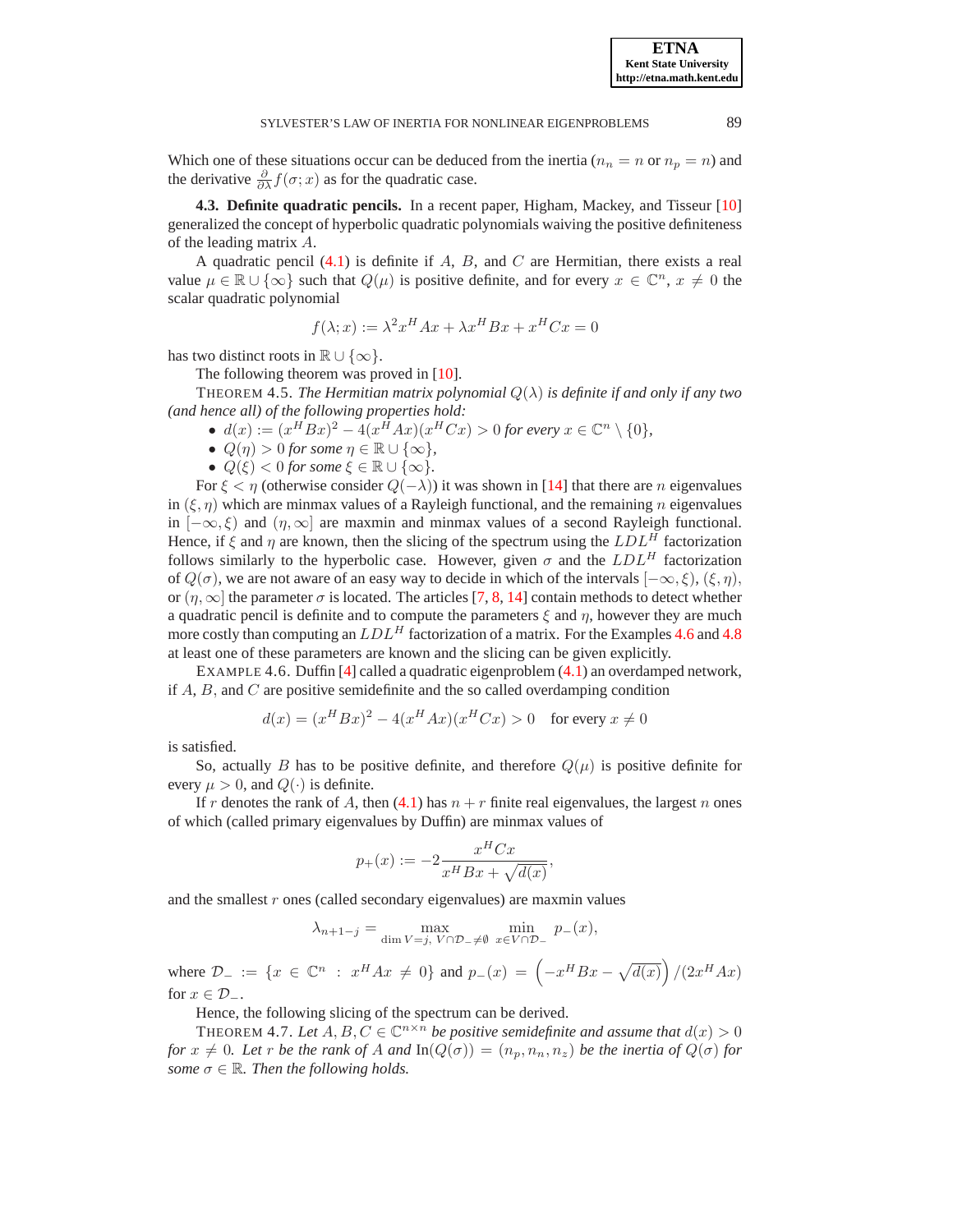- *(i)* If  $n_n = n$ , then there are r eigenvalues smaller than  $\sigma$  and n eigenvalues greater *than*  $\sigma$ *.*
- *(ii) For*  $n_p = 0$  *and*  $n_z > 0$  *let*  $x \neq 0$  *be an element of the null space of*  $Q(\sigma)$ *. If*  $2\sigma x^{H}Ax + x^{H}Bx < 0$ , then  $Q(\cdot)$  has  $r - n_{z}$  eigenvalues in  $(-\infty, \sigma)$  and n *eigenvalues in*  $(\sigma, 0)$ *. If*  $2\sigma x^{H}Ax + x^{H}Bx > 0$ , then  $Q(\cdot)$  has r eigenvalues in  $(-\infty, \sigma)$ , and  $n - n_{z}$

*eigenvalues in*  $(\sigma, 0]$ *. In either case,*  $\sigma$  *is an eigenvalue of*  $Q(\cdot)$  *with multiplicity*  $n_z$ *. (iii)* For  $n_p > 0$  *let*  $x \neq 0$  *be such that*  $f(\sigma; x) > 0$ *.* 

*If*  $2\sigma x^H Ax + x^H Bx < 0$ , then  $Q(\lambda)x = 0$  has  $r - n_p$  eigenvalues in  $(-\infty, \sigma)$ *and*  $n + n_p - n_z$  *eigenvalues in*  $(\sigma, 0)$ *.* 

<span id="page-8-1"></span>*If*  $2\sigma x^{H}Ax + x^{H}Bx > 0$ , then  $Q(\lambda)x = 0$  has  $r + n_{p} - n_{z}$  eigenvalues in  $(-\infty, \sigma)$ *and*  $n - n_p$  *eigenvalues in* ( $\sigma$ , 0].

<span id="page-8-0"></span>EXAMPLE 4.8. Free vibrations of fluid–solid structures are governed by the nonsymmetric eigenvalue problem [\[9,](#page-11-12) [18\]](#page-11-13)

(4.3) 
$$
\begin{bmatrix} K_s & C \ 0 & K_f \end{bmatrix} \begin{bmatrix} x_s \\ x_f \end{bmatrix} = \lambda \begin{bmatrix} M_s & 0 \\ -C^T & M_f \end{bmatrix} \begin{bmatrix} x_s \\ x_f \end{bmatrix}
$$

where  $K_s \in \mathbb{R}^{s \times s}$ ,  $K_f \in \mathbb{R}^{f \times f}$  are the stiffness matrices, and  $M_s \in \mathbb{R}^{s \times s}$ ,  $M_f \in \mathbb{R}^{f \times f}$ are the mass matrices of the structure and the fluid, respectively, and  $C \in \mathbb{R}^{s \times f}$  describes the coupling of structure and fluid. The vector  $x_s$  is the structure displacement vector, and  $x_f$  is the fluid pressure vector.  $K_s$ ,  $M_s$ ,  $K_f$ , and  $M_f$  are symmetric and positive definite.

Multiplying the first line of [\(4.3\)](#page-8-1) by  $\lambda$ , one obtains the quadratic pencil

$$
Q(\lambda) := \lambda^2 \begin{bmatrix} M_s & 0 \\ 0 & 0 \end{bmatrix} + \lambda \begin{bmatrix} -K_s & -C \\ -C^T & M_f \end{bmatrix} + \begin{bmatrix} 0 & 0 \\ 0 & -K_f \end{bmatrix}.
$$

It can easily be seen that for  $x_s \neq 0$  the quadratic equation  $[x_s^T, x_f^T] Q(\lambda) \begin{bmatrix} x_s \\ x_s \end{bmatrix}$  $x_f$  $\Big] = 0$  has one positive solution  $p_{+}(x_s, x_f)$  and one negative solution  $p_{-}(x_s, x_f)$ , and for  $x_s = 0$  it has one positive solution  $p_+(x_s, x_f) := x_f^T K_f x_f/(x_f^T M_f x_f)$  and the solution  $p_-(x_s, x_f) := \infty$ . Moreover the positive eigenvalues of  $(4.3)$  are minmax values of the Rayleigh functional  $p_{+}$ . Hence, one gets the following result for the (physically meaningful) positive eigenvalues: if In( $Q(\sigma) = (n_p, n_n, n_z)$  for  $\sigma > 0$ , then there are exactly  $n_p$  eigenvalues in  $(0, \sigma)$ ,  $n_n$ eigenvalues in  $(\sigma, \infty)$ , and if  $n_z \neq 0$ , then  $\sigma$  is an eigenvalue of multiplicity  $n_z$ .

**4.4. Nonoverdamped quadratic pencils.** We consider the quadratic pencil [\(4.1\)](#page-4-0) where the matrices A, B, and C are positive definite. Then for  $x \neq 0$ , the two complex roots of  $f(\lambda; x) := x^H Q(\lambda) x$  are given in [\(4.2\)](#page-5-0).

Let us define

$$
\delta_{-} := \sup \{ p_{-}(x) : p_{-}(x) \in \mathbb{R} \}, \qquad \delta_{+} := \inf \{ p_{+}(x) : p_{+}(x) \in \mathbb{R} \},
$$
  
\n
$$
J_{-} := (-\infty, \delta_{+}), \qquad J_{+} = (\delta_{-}, 0), \qquad \text{and}
$$
  
\n
$$
D_{\pm} := \{ x \in \mathbb{C}^{n} : p_{\pm}(x) \in J_{\pm} \}.
$$

If  $f(\lambda, x) > 0$  for  $x \neq 0$  and  $\lambda \in \mathbb{R}$ , then it follows that  $\delta_{-} = -\infty$  and  $\delta_{+} = \infty$ . The eigenvalue problem  $Q(\lambda)x = 0$  has no real eigenvalues, but this does not have to be known in advance. Theorem [4.9](#page-9-0) applies to this case as well.

It is obvious that −Q and Q satisfy the conditions of the minmax characterization of its eigenvalues in  $J_$  and  $J_+$ , respectively. Hence, all eigenvalues in  $J_$  are minmax-values of  $p_$ :

$$
\lambda_j^- = \min_{\dim V = j, V \cap \mathcal{D}_- \neq \emptyset} \max_{x \in V \cap \mathcal{D}_-} p_-(x), \ j = 1, 2, \dots
$$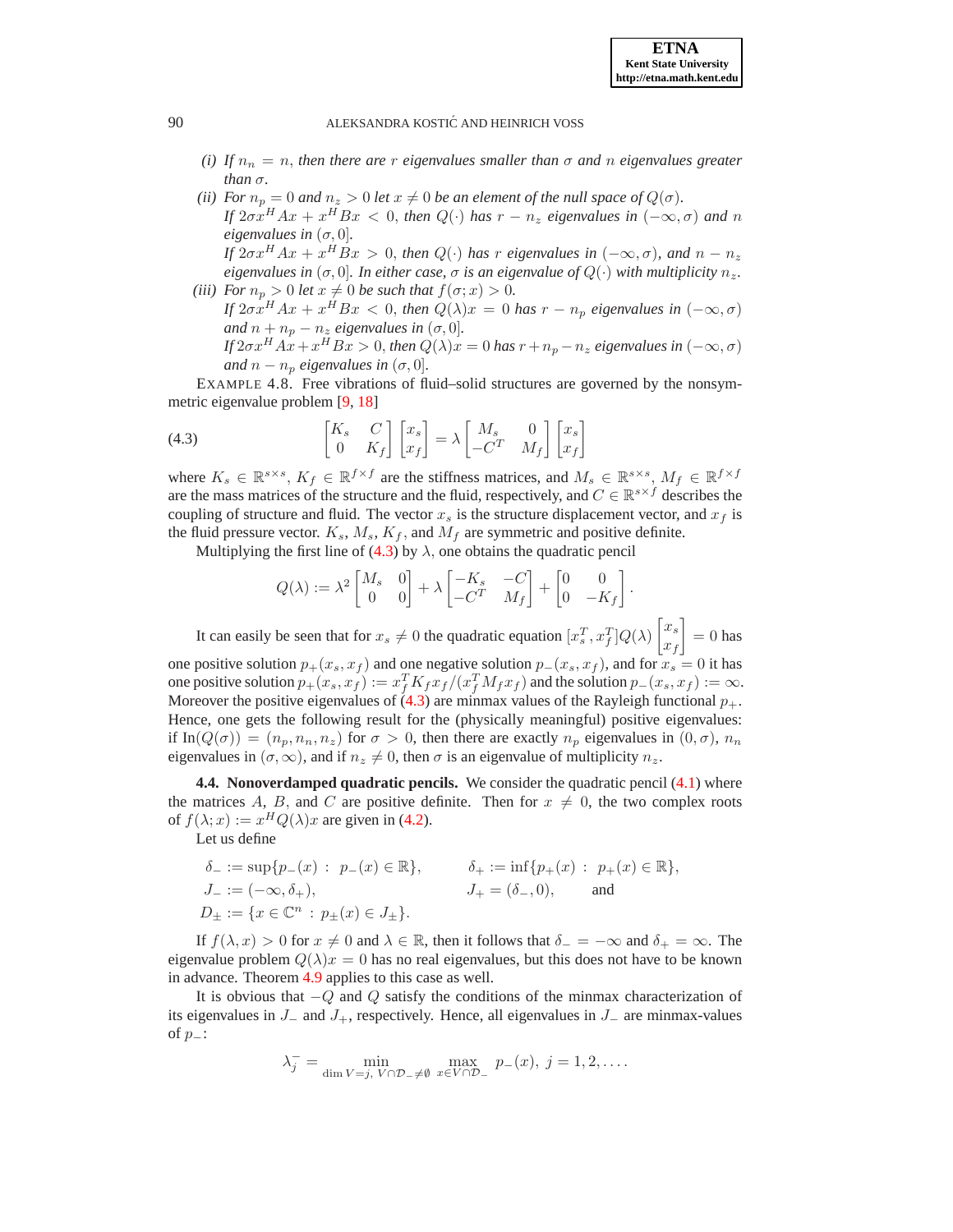Taking advantage of the minmax characterization of the eigenvalues of  $\tilde{Q}(\lambda) := -Q(-\lambda)$ in  $\tilde{J} := J_+$  with the Rayleigh functional  $\tilde{p} := -p_+$ , we obtain the following maxmin characterization

$$
\lambda_{2n+1-j}^+ = \max_{\dim V = j, V \cap \mathcal{D}_+ \neq \emptyset} \min_{x \in V \cap \mathcal{D}_+} p_+(x), j = 1, 2, \dots
$$

of all eigenvalues of  $Q$  in  $J_+$ .

Hence, for  $\sigma < \delta_+$  and for  $\sigma > \delta_-$ , we obtain slicing results for the spectrum of  $Q(\cdot)$ from Theorem [3.2.](#page-2-2) If  $In(Q(\sigma)) = (n_p, n_n, n_z)$  and  $\sigma < \delta_+$ , then there exist  $n_n$  eigenvalues of  $Q(\cdot)$  in  $(-\infty, \sigma)$ , and if  $\sigma \in (\delta_-, 0)$ , then there are  $n_n$  eigenvalues in  $(\sigma, 0)$ . However,  $\delta_+$ and  $\delta_$  are usually not known. The following theorem contains upper bounds of  $\delta_$  and lower bounds of  $\delta_+$ , thus yielding subintervals of  $(-\infty, \delta_+)$  and  $(\delta_-, 0)$  where the above slicing applies.

<span id="page-9-0"></span>THEOREM 4.9. Let  $A, B, C \in \mathbb{C}^{n \times n}$  be positive definite, and let  $p_+$  and  $p_-$  be defined *in* [\(4.2\)](#page-5-0)*. Then it holds that*

*(i)*

$$
\tilde{\delta}_{+} := -\sqrt{\max_{x \neq 0} \frac{x^{H} C x}{x^{H} A x}} \leq \delta_{+} = \inf \{ p_{+}(x) : p_{+}(x) \in \mathbb{R} \}
$$

*and*

$$
\delta_{-} = \sup \{ p_{-}(x) : p_{-}(x) \in \mathbb{R} \} \le -\sqrt{\min_{x \neq 0} \frac{x^{H}Cx}{x^{H}Ax}} =: \tilde{\delta}_{-}.
$$

*(ii)*

$$
\hat{\delta}_+ := -2 \max_{x \neq 0} \frac{x^H C x}{x^H B x} \le \delta_+ \quad \text{and} \quad \delta_- \le -2 \min_{x \neq 0} \frac{x^H C x}{x^H B x} =: \hat{\delta}_-.
$$

*Proof:* (i): The value  $\tilde{\delta}_+$  is a lower bound of  $\delta_+$  if for every  $x \neq 0$  such that  $p_+(x) \in \mathbb{R}$ it holds that  $p_+(x) \geq \tilde{\delta}_+$ . The following proof takes advantage of the facts that  $p_+(x) < 0$ and  $\frac{\partial}{\partial \lambda} f(p_+(x); x) \geq 0$ .

The equation  $f(p_+(x); x) = x^H Q(p_+(x))x = 0$  is satisfied if and only if

$$
x^{H}Bx = -p_{+}(x)x^{H}Ax - \frac{1}{p_{+}(x)}x^{H}Cx.
$$

Hence,

$$
\frac{\partial}{\partial \lambda} f(p_+(x);x) = 2p_+(x)x^H Ax + x^H Bx = p_+(x)x^H Ax - \frac{1}{p_+(x)}x^H Cx \ge 0
$$

if and only if

$$
p_+(x)^2\leq \frac{x^HCx}{x^HAx}, \quad \text{i.e.,}\quad \delta_+\geq -\sqrt{\max_{x\neq 0}\frac{x^HCx}{x^HAx}}=\tilde{\delta}_+,
$$

and analogously we obtain

$$
\delta_- \leq -\sqrt{\min_{x\neq 0}\frac{x^HCx}{x^HAx}} = \tilde{\delta}_-.
$$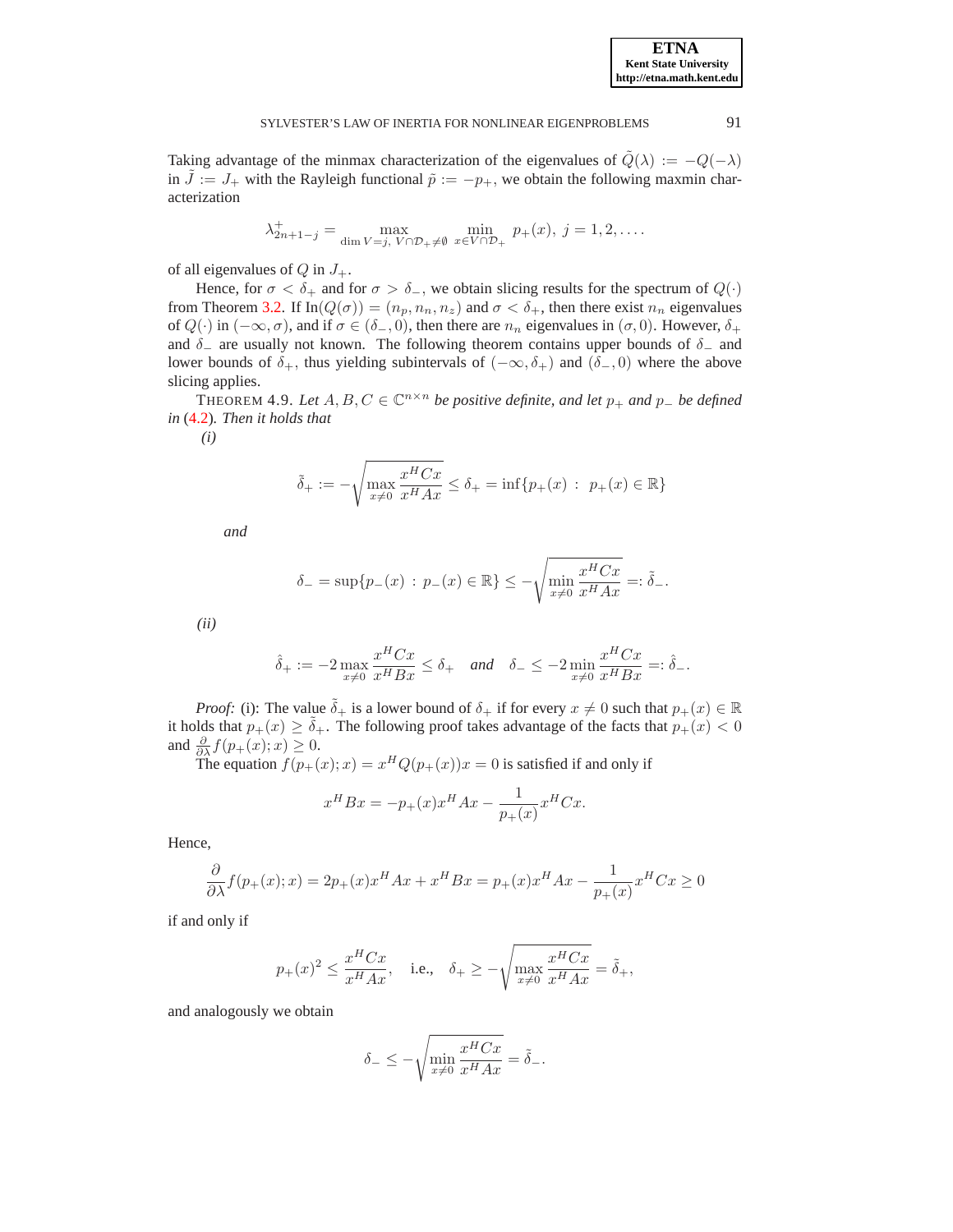(ii): Solving  $f(p_+(x); x) = 0$  for  $x^H A x$ , one gets from  $\frac{\partial}{\partial \lambda} f(p_+(x); x) \ge 0$  that

$$
p_{+}(x) \ge -2\frac{x^{H}Cx}{x^{H}Bx}
$$
, i.e.,  $\delta_{+} \ge -2\max_{x \neq 0} \frac{x^{H}Cx}{x^{H}Bx} = \hat{\delta}_{+}$ ,

and analogously

$$
\delta_- \le -2 \min_{x \neq 0} \frac{x^H C x}{x^H B x} = \hat{\delta}_-. \qquad \Box
$$

From Theorem [3.2](#page-2-2) we obtain the following slicing of the spectrum of  $Q(\cdot)$ .

THEOREM 4.10. *Let* A, B, and C be positive definite matrices, and for some  $\sigma \in \mathbb{R}$  $let \, \text{In}(Q(\sigma)) = (n_p, n_n, n_z).$ 

*(i) If*

$$
\sigma \le \max\left\{-\sqrt{\max_{x\neq 0} \frac{x^H C x}{x^H A x}}, -2 \max_{x\neq 0} \frac{x^H C x}{x^H B x}\right\},\,
$$

*then there exist*  $n_n$  *eigenvalues of*  $Q(\lambda)x = 0$  *in*  $(-\infty, \sigma)$ *. (ii) If*

$$
\sigma \ge \min \left\{ -\sqrt{\min_{x \neq 0} \frac{x^H C x}{x^H A x}}, -2 \min_{x \neq 0} \frac{x^H C x}{x^H B x} \right\},\,
$$

*then there exist*  $n_n$  *eigenvalues of*  $Q(\lambda)x = 0$  *in*  $(\sigma, 0)$ *.* 

EXAMPLE 4.11. In a numerical experiment, the matrices  $A, B$ , and  $C$  were generated by the following MATLAB statements:

randn('state',0);

 $A=eye(20); B=randn(20); B=B'*B; C=randn(20); C=C'*C;$ 

It was found that  $Q(\lambda)x = 0$  has 26 real eigenvalues, 13 in the domain of  $p_$  and 13 in the domain of  $p_+$ . So, Sylvester's theorem can be applied to all of them. 12 eigenvalues are less than  $-\sqrt{\max(\lambda(C, A))}$  and 6 eigenvalues exceed  $-\sqrt{\min(\lambda(C, A))}$ .

**Conclusions.** We have considered a given family of Hermitian matrices  $T(\lambda)$  depending continuously on a parameter  $\lambda$  in an open real interval J which allows for a variational characterization of its eigenvalues. We proved slicing results for the spectrum of  $T(\cdot)$ , where at first general nonlinear eigenvalue problems are considered, which are then specialized to various types of quadratic eigenproblems.

#### REFERENCES

- <span id="page-10-5"></span>[1] C. CONCA, J. PLANCHARD, AND M. VANNINATHAN, *Fluid and Periodic Structures*, vol. 38 of Research in Applied Mathematics, Masson, Paris, 1995.
- <span id="page-10-2"></span>[2] R. COURANT, *Uber die Eigenwerte bei den Differentialgleichungen der ma ¨ thematischen Physik*, Math. Z., 7 (1920), pp. 1–57.
- <span id="page-10-4"></span><span id="page-10-0"></span>[3] J. DEMMEL, *Applied Numerical Linear Algebra*, SIAM, Philadelphia, 1997.
- <span id="page-10-3"></span>[4] R. DUFFIN, *A minimax theory for overdamped networks*, J. Rational Mech. Anal., 4 (1955), pp. 221–233.
- [5] E. FISCHER, *Über quadratische Formen mit reellen Koeffizienten*, Monatsh. Math. Phys., 16 (1905), pp. 234– 249.
- <span id="page-10-1"></span>[6] G. GOLUB AND C. VAN LOAN, *Matrix Computations*, 3rd ed., John Hopkins University Press, Baltimore, 1996.
- <span id="page-10-6"></span>[7] C.-H. GUO, N. HIGHAM, AND F. TISSEUR, *Detecting and solving hyperbolic quadratic eigenvalue problems*, SIAM J. Matrix Anal. Appl., 30 (2009), pp. 1593–1613.